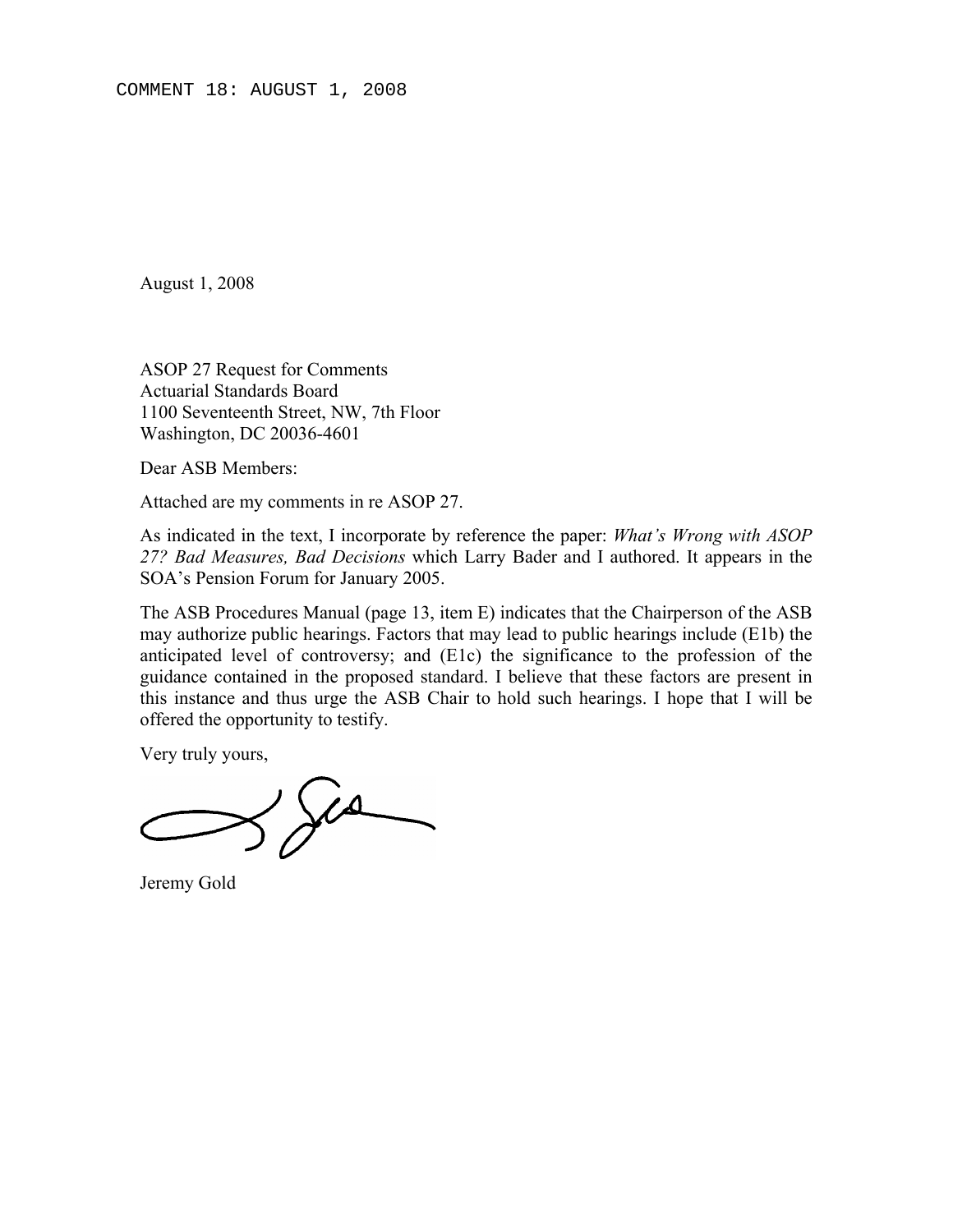## **Comments on ASOP 27**

## **Jeremy Gold**

I find it difficult to comment constructively on ASOP 27 because it is both so central to pension actuarial practice and so flawed. The task is also made difficult because ASOP 27 stands in conjunction with other pension ASOPs which are not open for review at this time.

The actuarial profession has been reluctant to write ASOPs with the rigor and detail of statements promulgated by the Financial Accounting Standards Board. Although I understand that I will have an opportunity to comment on this shortcoming in conjunction with the Introduction to ASOPs, my comments on ASOP 27 are presented as if the Introduction called for more robust standards.

Over a period of at least 30 years, pension actuaries have seen their opportunities to selfgovern progressively reduced as others (notably Congress, FASB and GASB) have written rules for us. Although Congress and the accounting standards writers all began by adopting traditional actuarial approaches, Congress and FASB have seen the need to step in to fix problems which we have shown little inclination to address on our own. GASB has recently begun a review of GASB 25 and GASB 27, which may also address perceived weaknesses in these standards based on traditional actuarial practice.

The best of modern pension actuarial science would fix virtually all of the problems that have, over the years, caused Congress to amend ERISA in ways that complicate actuarial practice and have discouraged sponsors of defined benefit pension plans. Congress has iteratively imposed a patchwork of fixes that Manning and Segal (2002, presentation at EA meeting) have called the "Insanity." Even though PPA was intended to be a basic and comprehensive reworking of pension funding rules, it became so responsive to political demands that it added to the Insanity. As actuaries, we could have done far better than Congress did. But we have not earned the opportunity to write our own rules and, I fear, even if we now begin to write robust modern standards, we are unlikely to recoup our long lost powers to self-govern. Perhaps quixotically, however, I think we should aspire to self-rule and should begin immediately to write the rules that might eventually persuade others to cede power to us.

How might we begin? I suggest that the core of each ASOP should prescribe (yes, I used that dirty word) what actuaries should do in the absence of rules imposed by others. In the pension arena, we might prescribe solvency standards that would apply broadly. We might define pension costs as the value of benefits currently earned rather than as a mishmash of benefit costs, financing strategies, and amortizations of past events. I use the word "might" in each of the last two sentences because any such rules could only become standards after appropriately rigorous study and due process.

Once an ASOP has described the rules we would impose absent other impositions, the ASOP could discuss how the practice must be modified to accommodate the rules of others. As is already done, ASOPs would then deal with deviations attributable to defensible positions taken in exception to the standard. Actuaries might also be called on to comment when the impositions of others are not deemed reasonable by the practicing